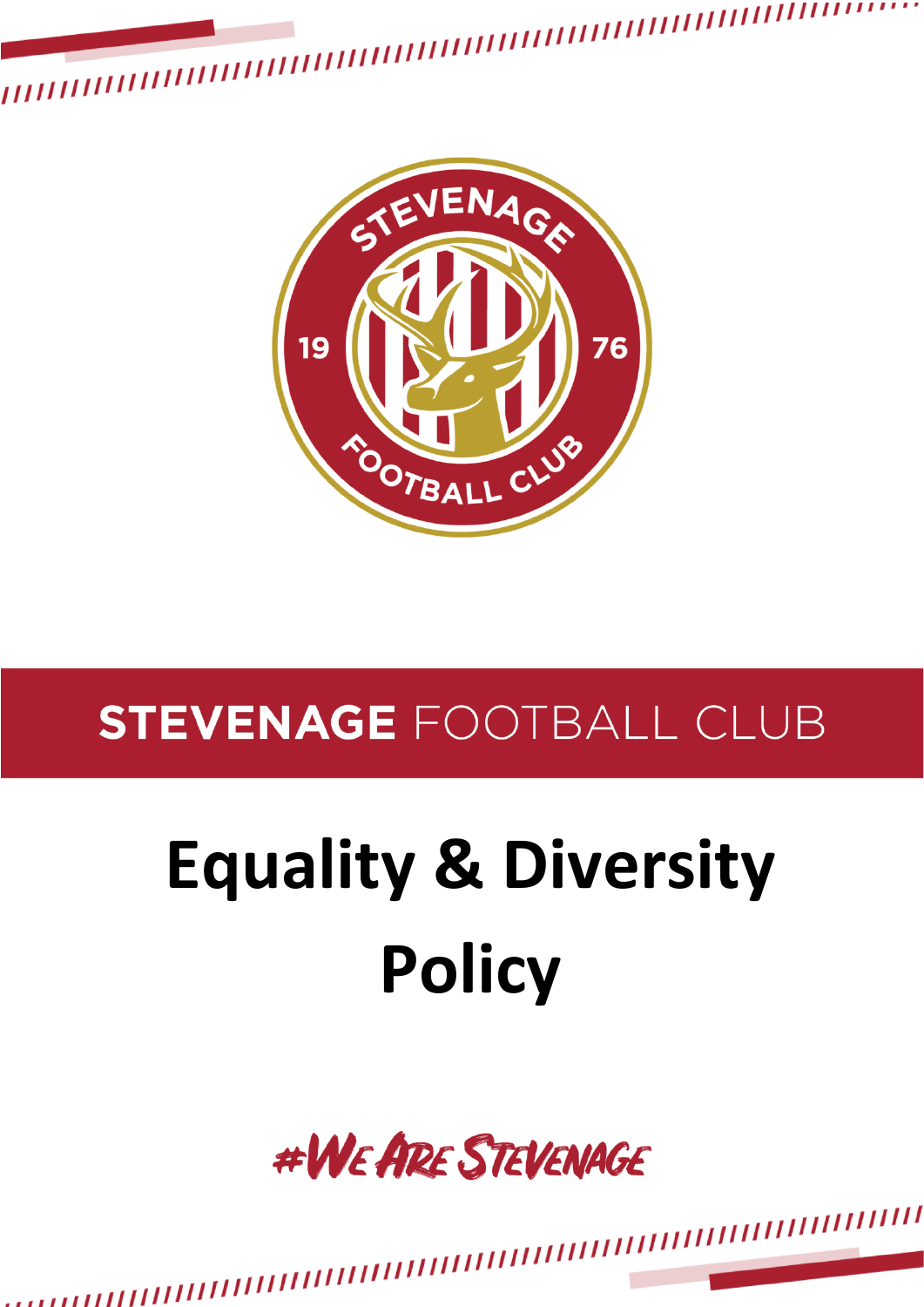

### **Equality & Diversity Policy**

#### *EXTERNAL*

| <b>Date of Last Review</b>                                                                      |                                                                     | 14th June 2019    |  |
|-------------------------------------------------------------------------------------------------|---------------------------------------------------------------------|-------------------|--|
| <b>Review Undertaken By</b>                                                                     |                                                                     | A.Tunbridge - CEO |  |
| <b>Policy Overview</b>                                                                          |                                                                     |                   |  |
| Our Equality & Diversity Policy provides all stakeholders with details of how the Club seeks to |                                                                     |                   |  |
| provide an environment which encourages equality and diversity for all.                         |                                                                     |                   |  |
| <b>Contents</b>                                                                                 |                                                                     |                   |  |
| $\bullet$                                                                                       | Policy Aims & Objectives                                            |                   |  |
|                                                                                                 | Introduction                                                        |                   |  |
|                                                                                                 | <b>Equality &amp; Diversity Policy</b>                              |                   |  |
| $\bullet$                                                                                       | <b>Complaints of Discrimination</b>                                 |                   |  |
|                                                                                                 | Implementation & Enforcement                                        |                   |  |
|                                                                                                 |                                                                     |                   |  |
|                                                                                                 |                                                                     |                   |  |
| <b>Appendices</b>                                                                               |                                                                     |                   |  |
| $\bullet$                                                                                       | None                                                                |                   |  |
| <b>Referenced Policies</b>                                                                      |                                                                     |                   |  |
| $\bullet$                                                                                       | <b>Disciplinary Policy</b>                                          |                   |  |
|                                                                                                 | Recruitment Policy and the Training, Development & Promotion Policy |                   |  |
|                                                                                                 | <b>Anti-Bullying Policy</b>                                         |                   |  |
|                                                                                                 | <b>Complaints Policy</b>                                            |                   |  |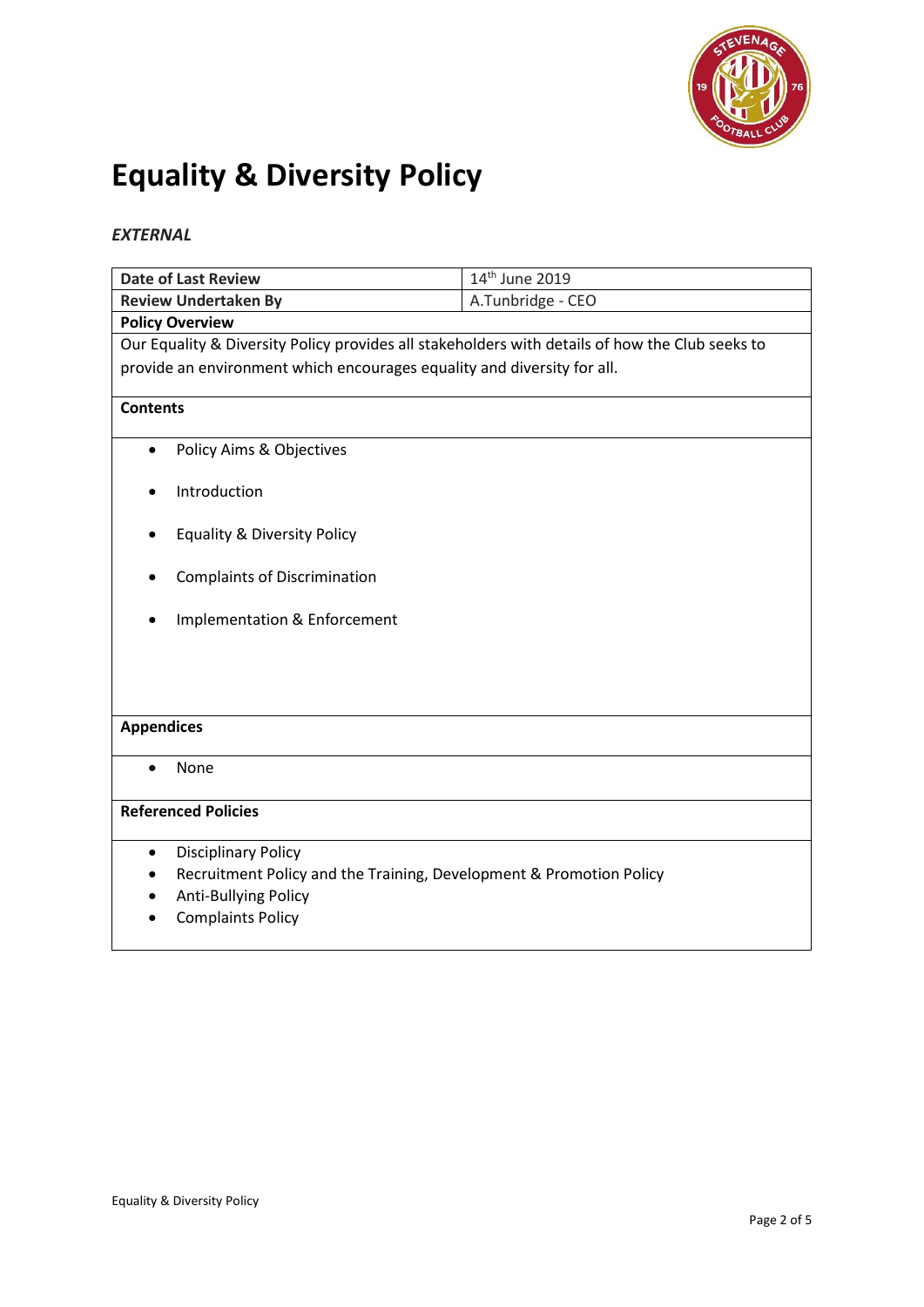#### **Policy Aims & Objectives**

Stevenage Football Club ("the Club") is committed to promoting equality and diversity and promoting a culture that actively values difference and recognises that people from different backgrounds and experiences can bring valuable insights to the workplace and enhance the way we work. The Club aims to be an inclusive organisation, where diversity is valued, respected and built upon, with the ability to recruit and retain a diverse workforce that reflects the communities it serves.

#### **Introduction**

The **Equality Act 2010** makes it unlawful to discriminate in recruitment or employment, or in some cases after the employment ends, because of a 'protected characteristic'. The protected characteristics identified under the Equality Act 2010 are:

- • Age
- Disability
- Gender reassignment
- Marriage and civil partnership
- • Pregnancy and maternity
- • Race (includes colour, nationality and ethnic or national origins)
- • Religion or belief
- • Sex
- • Sexual orientation

In addition to the above, some instances of indirect discrimination against individuals because they have a relevant protected characteristic are also covered in the **Equality Act 2010**.

Every employee is required to support the Club in meeting its commitment to provide equality in employment and avoid unlawful discrimination. Employees can be held personally liable for any act of unlawful discrimination as well as, or instead of, the Club.

The Club has adopted the following policy and will take all possible steps to protect staff, volunteers, trustees, beneficiaries, partners, participants and all other contacts made through its business from discrimination and any other unacceptable or unfair treatment, and to comply with legislative requirements.

#### **Equality & Diversity Policy**

#### **a) Definitions**

*i.* Equality can be described as breaking down barriers, eliminating discrimination and ensuring equal opportunity and access for all groups both in employment, and to goods and services; the basis of which is supported and protected by legislation.

*ii.* Diversity can be described as celebrating differences and valuing everyone. Each person is an individual with visible and non-visible differences and by respecting this everyone can feel valued for their contributions which is beneficial not only for the individual but for the Club.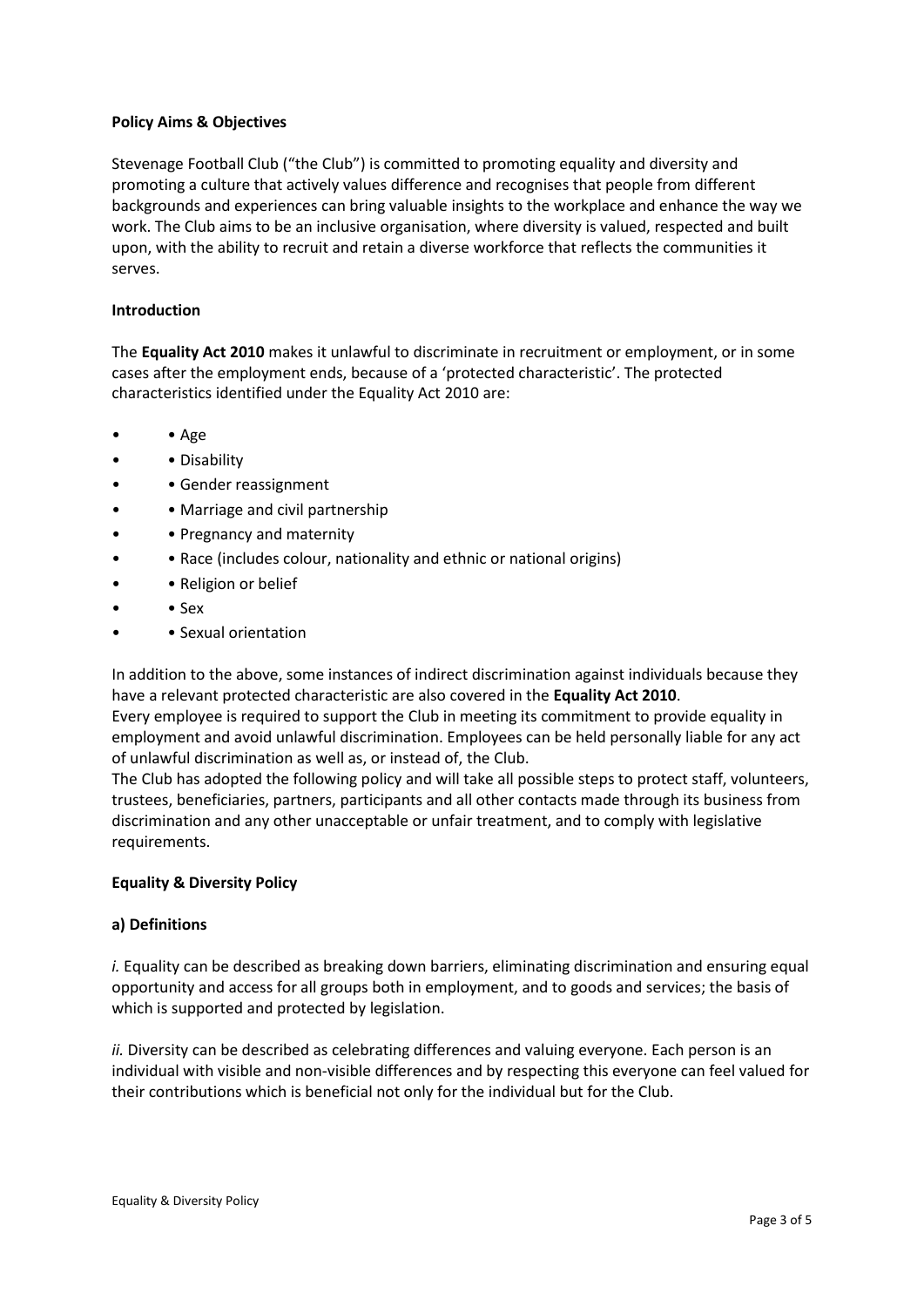*iii.* Discrimination can be defined as follows:

• Direct discrimination means treating someone less favourably than someone else because of a protected characteristic

• Direct discrimination by perception means treating one person less favourably than someone else, because you incorrectly think they have a protected characteristic

• Indirect discrimination means putting in place, a rule or policy or way of doing things that has a worse impact on someone with a protected characteristic than someone without one, when this cannot be objectively justified

• Direct discrimination by association means treating someone less favourably than another person because they are associated with a person who has a protected characteristic

*iv.* Equality and Diversity are not inter-changeable but can be inter-dependent. There can be no equality of opportunity if difference is not valued and harnessed and taken account of.

Failing to make reasonable adjustments for disabled people is also a form of discrimination.

b) The Club is committed to promoting a culture that actively values difference and recognises that people from different backgrounds and experiences can bring valuable insights to the workplace and enhance the way it works. The Club aims to be an inclusive organisation, where diversity is valued, respected and built upon, with the ability to recruit and retain a diverse workforce that reflects the communities it serves.

c) The Club is committed to equality and fairness in all areas of employment, including in recruitment, training and promotional opportunities. Further information on this is covered in the **Recruitment Policy and the Training, Development & Promotion Policy**. Issues relating to bullying, harassment and victimisation are covered in the **Anti-Bullying Policy**.

d) The Club recognises that certain groups and individuals in society are disadvantaged and seeks to ensure that it always respects and includes everyone and that no employee, volunteer, temporary worker or job applicant, customer or prospective customer, supplier or prospective supplier receives less favourable treatment on the basis of any protected characteristic or for any other reason.

e) The Club aims to pro-actively tackle discrimination or disadvantage and aims to ensure that no individual or group is directly or indirectly discriminated against for any reason with regard to employment or accessing its services. However, the Club is also mindful of the provision in discrimination law for the rare circumstances when an organisation may need to justify discrimination rather than have a disproportionate effect. This could be, for instance, where there is a conflict with other legislation that the Club has to comply with or between service needs. In such circumstances the Club is committed to following the required proper assessment and objective justification of any decision in order to demonstrate that the provision, criterion or practice is a proportionate means of achieving a legitimate aim.

f) This policy applies also to contractors and sub-contractors of the Club. The Club will monitor the performance of contractors and/or third parties and take all necessary steps to ensure good performance and compliance with appropriate behaviours. If any issues become apparent with regards to diversity or equality in relation to any contractor or third party, these will be taken very seriously by the Club and raised and addressed in the strongest possible terms with the contractor or third party.

Equality & Diversity Policy